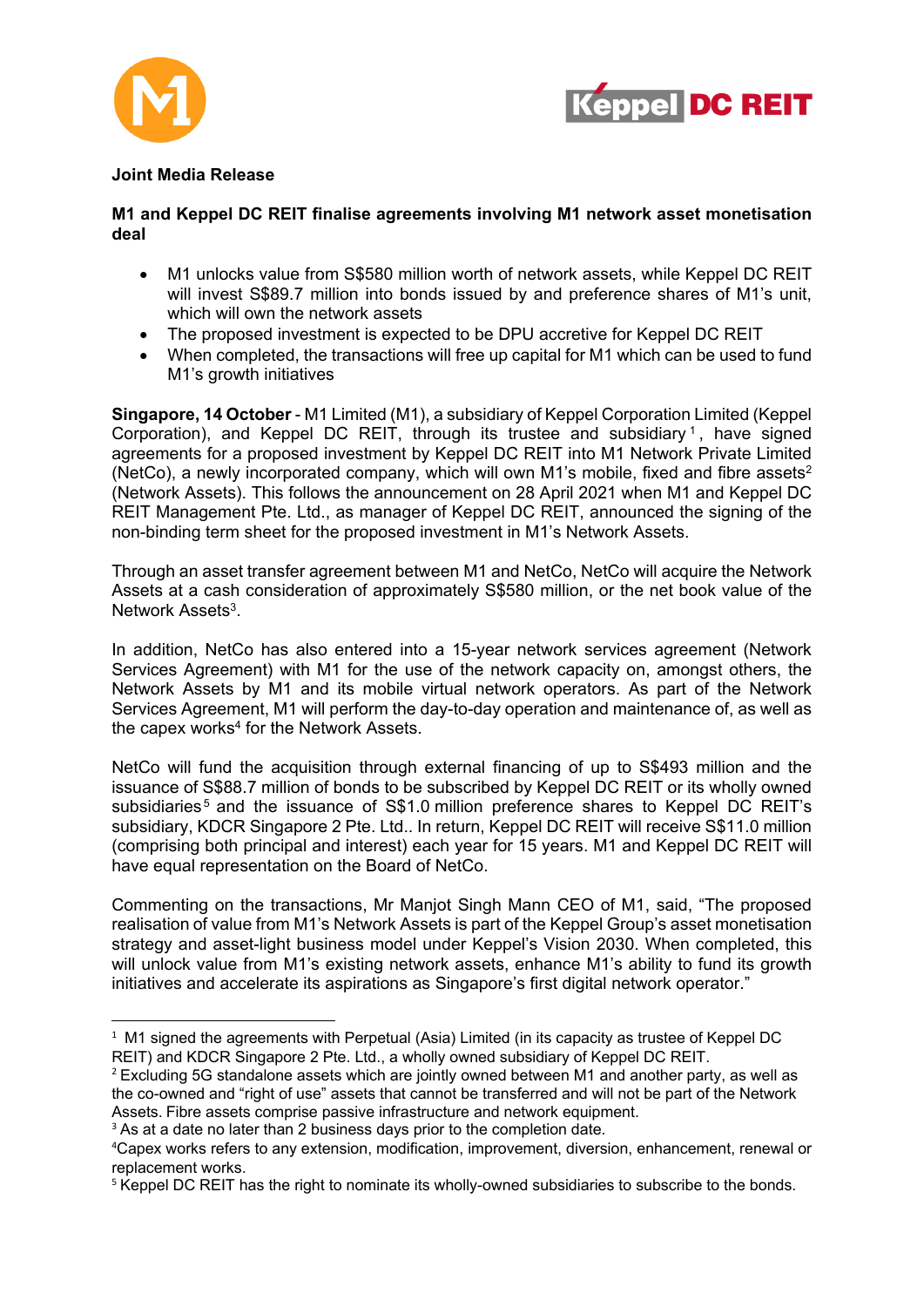Ms Anthea Lee, CEO of the Manager of Keppel DC REIT, said, "The proposed investment is aligned with our strategy to provide Unitholders with regular and stable distributions. The investment will also strengthen our income resilience, allow us to benefit from further diversification in income streams and create a stronger platform for acquisition growth via better access to capital and debt markets."

Through its investment in NetCo's bonds and preference shares, Keppel DC REIT will be able to create value for Unitholders, with a DPU accretive investment that provides a long-term stable cash flow for 15 years.

The proposed transactions are subject to relevant regulatory approvals and approval by Keppel DC REIT Unitholders and are expected to be completed by end of 2021.

- End -

# **For more information, please contact:**

**M1** Media Ms Prisicilla Tan Senior Executive Tel: (65) 9187 4642 Email: tanpj@m1.com.sg

**Keppel DC REIT** Media Mr Ang Lai Lee Deputy General Manager Group Corporate Communications Keppel Corporation Limited Tel: (65) 6413 6427 Email: lailee.ang@kepcorp.com

Investor Relations Ms Grace Chia Head Investor Relations Keppel Capital Tel: (65) 6803 1739 Email: grace.chia@kepcapital.com

# **About M1**

M1, a subsidiary of Keppel Corporation, is Singapore's first digital network operator, providing a suite of communications services, including mobile, fixed line and fibre offerings, to over two million customers.

Since the launch of its commercial services in 1997, M1 has achieved many firsts – becoming one of the first operators to be awarded one of Singapore's two nationwide 5G standalone network license, first operator to offer nationwide 4G service, as well as ultra high-speed fixed broadband, fixed voice and other services on the Next Generation Nationwide Broadband Network (NGNBN).

M1's mission is to drive transformation and evolution in Singapore's telecommunications landscape through cutting-edge technology and made-to-measure offerings. For more information, visit www.m1.com.sg